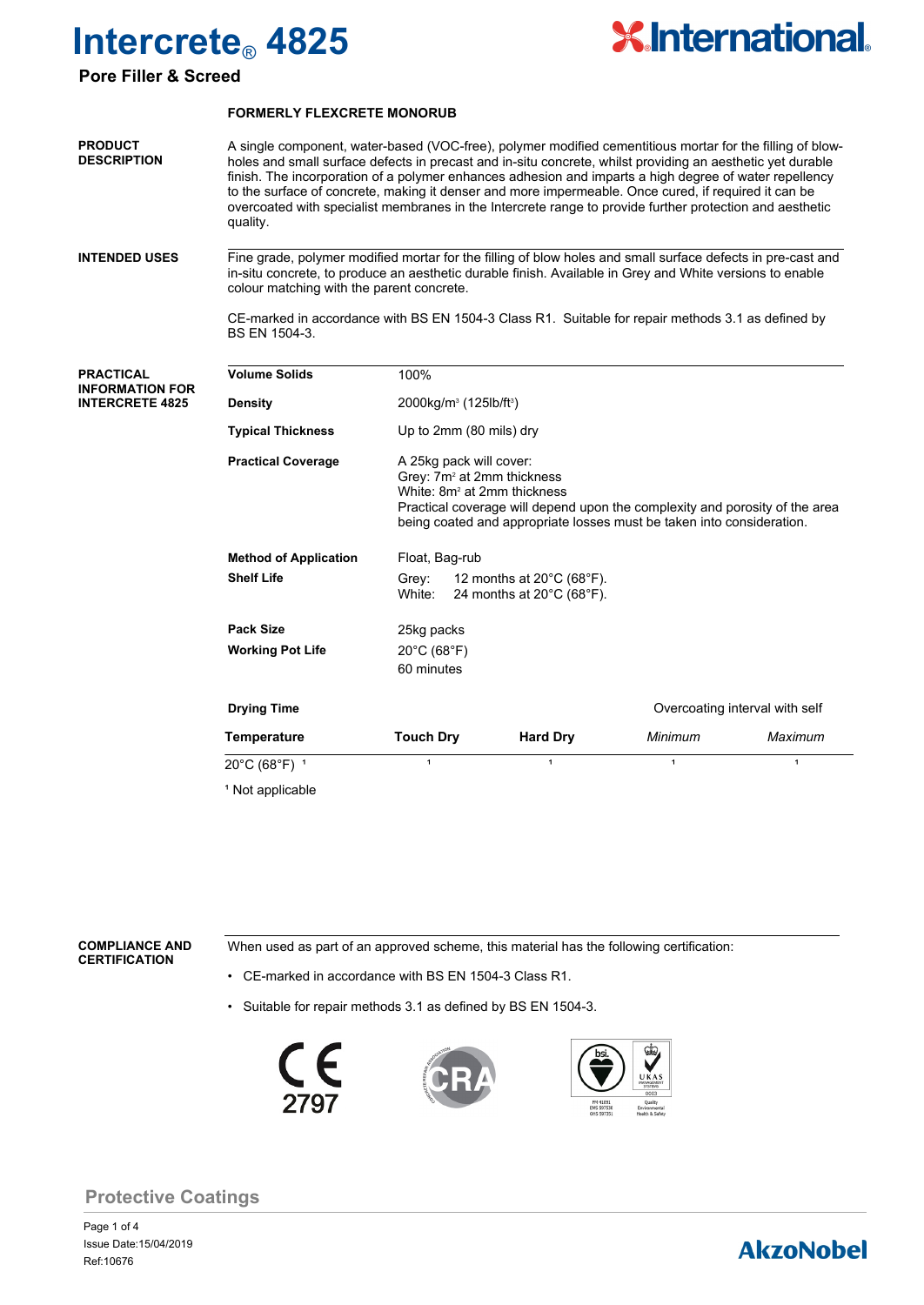

## **Pore Filler & Screed**

**SPECIFICATION CLAUSE**

The fairing coat shall be a fine grade, single component, polymer modified cementitious repair mortar. It shall be CE-marked in accordance with BS EN 1504-3 Class R1, and shall comply with the following performance specification:

- Compressive strength at 20ºC (68ºF) of at least 7MPa in 1 day and 35MPa in 28 days.
- Flexural strength at 28 days (20ºC, 65% RH) of at least 8MPa in accordance with EN 196-1.

**SURFACE PREPARATION**

#### **Concrete**

The areas to be treated must be free from all unsound material, dust, oil, grease, corrosion byproducts and organic growth. The prepared substrate should be thoroughly soaked with clean water until uniformly saturated without any standing water. Alternatively, porous substrates can be primed with Intercrete 4850.

| <b>APPLICATION</b>           |                                                                                                                                                                                                                                              |  |  |  |  |
|------------------------------|----------------------------------------------------------------------------------------------------------------------------------------------------------------------------------------------------------------------------------------------|--|--|--|--|
| Mixing                       | Intercrete 4825 should be mechanically mixed in a clean drum using a slow speed drill and paddle<br>with the mix ratios given. A normal concrete mixer is NOT suitable. Normal mixing time is<br>approximately 2 minutes. Use without delay. |  |  |  |  |
|                              | See page 3 Product Characteristics for water addition quantities.                                                                                                                                                                            |  |  |  |  |
|                              |                                                                                                                                                                                                                                              |  |  |  |  |
| Work Stoppages /<br>Clean Up | Clean all equipment immediately after use with clean water.                                                                                                                                                                                  |  |  |  |  |
|                              | All surplus materials and empty containers should be disposed of in accordance with appropriate                                                                                                                                              |  |  |  |  |

regional regulations/legislation.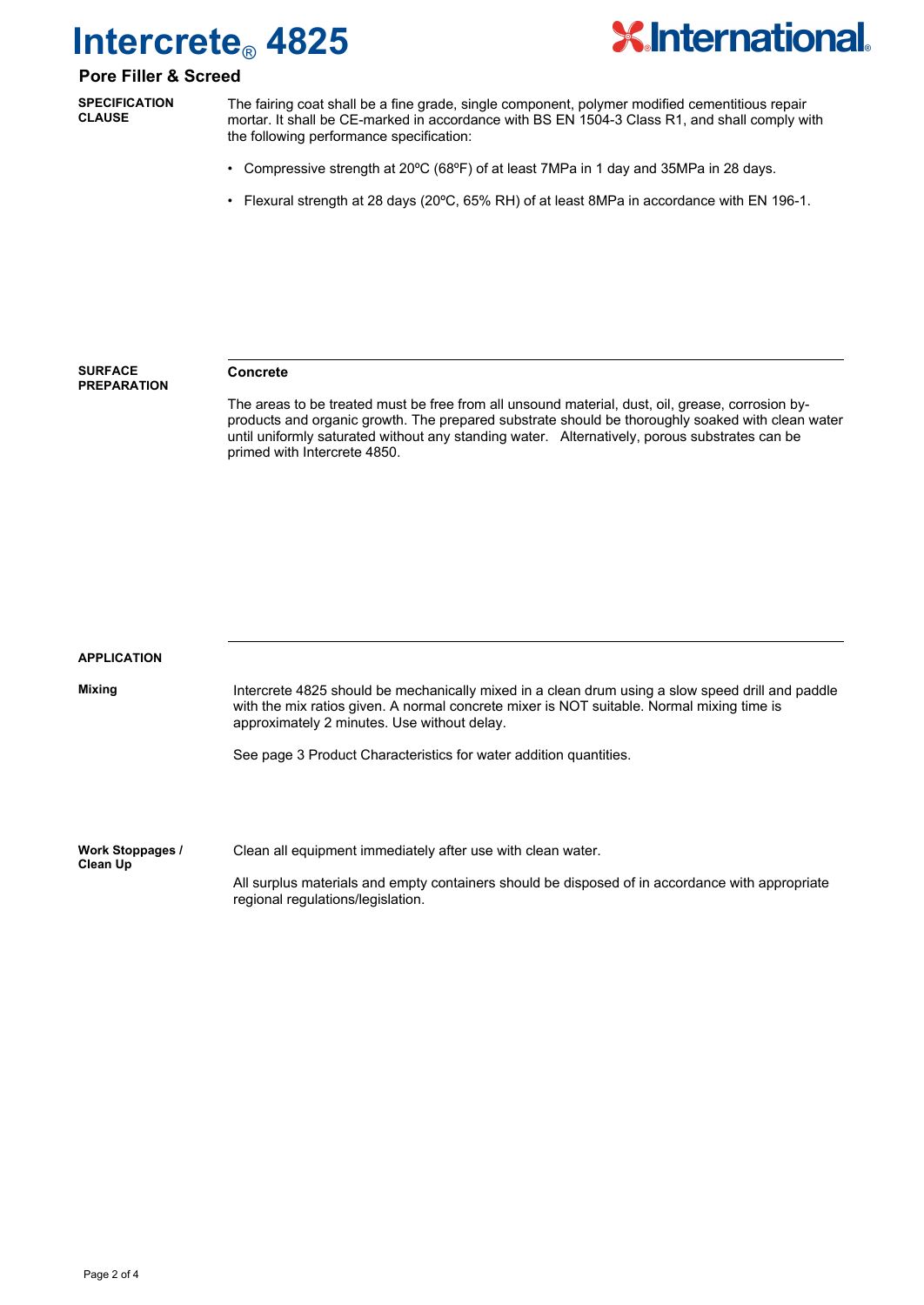

### **Pore Filler & Screed**

#### **PRODUCT CHARACTERISTICS**

#### **Concrete**

Do not use when the temperature is below 5˚C (41˚C) and falling. Do not use Intercrete 4825 on waterproof concrete without referring to the Protective Coatings Technical department. Not suitable for use on trafficked areas

#### **Mixing**

| <b>Mixed Colour</b> | Water per 25kg (litres) |                | Volume mix ratio     |
|---------------------|-------------------------|----------------|----------------------|
|                     | Range *                 | <b>Typical</b> | <b>Powder: Water</b> |
| Grev                | $2.9 - 3.3$             | 3.125          | 5:1                  |
| White               | $5.75 - 6.25$           | 6.0            | 5:1                  |

\* depending on desired consistency

#### **Placing**

Apply by wooden or sponge faced float or 'bag rubbing' techniques, using a circular motion to completely fill all blow holes, cracks and other defects. As a final finishing process, before the material has fully hardened, excess material should be scraped from the surface using a steel float and any residue removed with a dry sponge.

Large surface defects and voids must first be pre-filled with Intercrete 4825 mixed to a stiffer consistency and applied by palette knife or steel float. This should be allowed to stabilise before application of a fine skim coat at the wetter consistency to give a fair-faced finish. Allow to cure for a minimum of 24 hours before overcoating.

CE mark applies to products manufactured at Tomlinson Road, Leyland, PR25 2DY England, under reference 2797-CPR-530942.

#### **APPLICATION TIPS**

- Experiment with blends of Grey and White to provide a colour match before undertaking repairs.
	- Finish in the same direction to produce an even texture.
- Ensure all applicators use the same application techniques to avoid variation in the final finish.
- Apply from the top, working down, to avoid contaminating previously treated areas.

• When treating large flat panel areas, divide the surface into smaller sections using either lines from joins in the formwork or masking tape. Treat each section within the working life of the mixed material.

• If the mortar thickens, remix but DO NOT add extra water.

• Cold Weather Working (See separate Guide): ≥3°C (37ºF) on a rising thermometer, ≥5°C (41ºF) on a falling thermometer.

• Hot Weather Working (See separate Guide): Store material in cool conditions to maximise working life. Shade applied material from strong sunlight. If possible, avoid extreme temperatures by working at night.